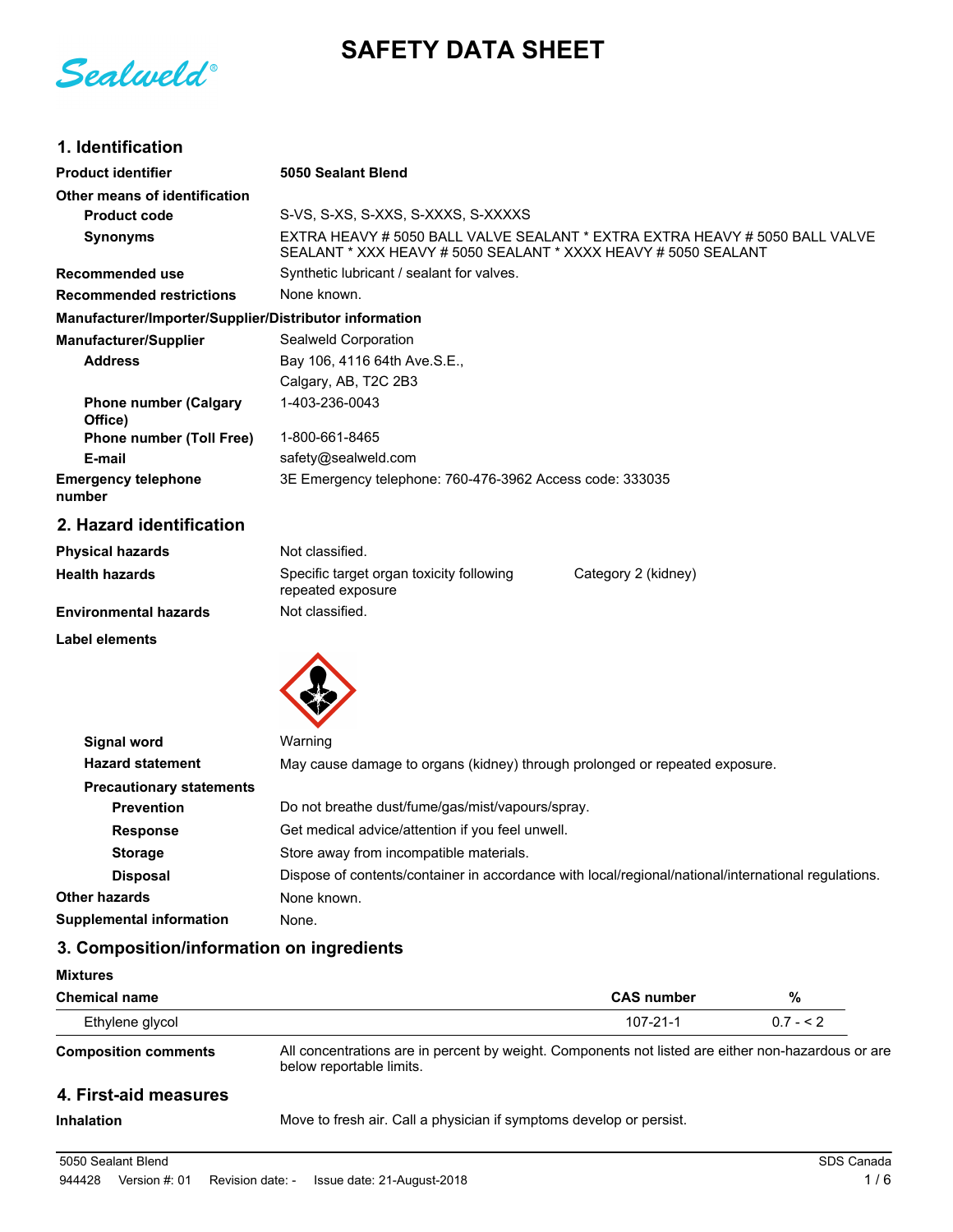Wash off with soap and water. Get medical attention if irritation develops and persists. When using high pressure equipment, injection of product under the skin can occur. If product is injected into or under the skin, or into any part of the body, regardless of the appearance of the wound or its size, the individual should be evaluated immediately by a physician as a surgical emergency. Even though initial symptoms from high pressure injection may be minimal or absent, early surgical treatment within the first few hours may significantly reduce the ultimate extent of injury. **Skin contact Eye contact Rinse with water. Get medical attention if irritation develops and persists. Ingestion Rinse mouth. Get medical attention if symptoms occur.** Direct contact with eyes may cause temporary irritation. Prolonged exposure may cause chronic effects. **Most important symptoms/effects, acute and delayed** Provide general supportive measures and treat symptomatically. Keep victim under observation. Symptoms may be delayed. **Indication of immediate medical attention and special treatment needed** If you feel unwell, seek medical advice (show the label where possible). Ensure that medical personnel are aware of the material(s) involved, and take precautions to protect themselves. **General information**

## **5. Fire-fighting measures**

| Suitable extinguishing media                                     | Water fog. Foam. Dry chemical powder. Carbon dioxide (CO2).                                   |
|------------------------------------------------------------------|-----------------------------------------------------------------------------------------------|
| Unsuitable extinguishing<br>media                                | Do not use water jet as an extinguisher, as this will spread the fire.                        |
| Specific hazards arising from<br>the chemical                    | During fire, gases hazardous to health may be formed.                                         |
| Special protective equipment<br>and precautions for firefighters | Self-contained breathing apparatus and full protective clothing must be worn in case of fire. |
| <b>Fire fighting</b><br>equipment/instructions                   | Use water spray to cool unopened containers.                                                  |
| <b>Specific methods</b>                                          | Use standard firefighting procedures and consider the hazards of other involved materials.    |
| <b>General fire hazards</b>                                      | No unusual fire or explosion hazards noted.                                                   |

#### **6. Accidental release measures**

| <b>Personal precautions,</b><br>protective equipment and<br>emergency procedures | Keep unnecessary personnel away. Keep people away from and upwind of spill/leak. Wear<br>appropriate protective equipment and clothing during clean-up. Ensure adequate ventilation. Local<br>authorities should be advised if significant spillages cannot be contained. For personal protection,<br>see section 8 of the SDS. |
|----------------------------------------------------------------------------------|---------------------------------------------------------------------------------------------------------------------------------------------------------------------------------------------------------------------------------------------------------------------------------------------------------------------------------|
| <b>Methods and materials for</b><br>containment and cleaning up                  | Stop the flow of material, if this is without risk. Following product recovery, flush area with water.<br>For waste disposal, see section 13 of the SDS.                                                                                                                                                                        |
| <b>Environmental precautions</b>                                                 | Avoid discharge into drains, water courses or onto the ground.                                                                                                                                                                                                                                                                  |
| 7. Handling and storage                                                          |                                                                                                                                                                                                                                                                                                                                 |

#### Provide adequate ventilation. Wear appropriate personal protective equipment. Observe good industrial hygiene practices. **Precautions for safe handling** Store in tightly closed container. Store away from incompatible materials (see section 10 of the SDS). **Conditions for safe storage, including any incompatibilities**

## **8. Exposure controls/personal protection**

| <b>Occupational exposure limits</b>              | No exposure limits noted for ingredient(s).                                                                                                                                                                                                                                                                                                                        |  |  |
|--------------------------------------------------|--------------------------------------------------------------------------------------------------------------------------------------------------------------------------------------------------------------------------------------------------------------------------------------------------------------------------------------------------------------------|--|--|
| <b>Biological limit values</b>                   | No biological exposure limits noted for the ingredient(s).                                                                                                                                                                                                                                                                                                         |  |  |
| <b>Exposure guidelines</b>                       | Occupational Exposure Limits are not relevant to the current physical form of the product.                                                                                                                                                                                                                                                                         |  |  |
| Appropriate engineering<br>controls              | Good general ventilation should be used. Ventilation rates should be matched to conditions. If<br>applicable, use process enclosures, local exhaust ventilation, or other engineering controls to<br>maintain airborne levels below recommended exposure limits. If exposure limits have not been<br>established, maintain airborne levels to an acceptable level. |  |  |
|                                                  | Individual protection measures, such as personal protective equipment                                                                                                                                                                                                                                                                                              |  |  |
| <b>Eye/face protection</b>                       | Wear safety glasses with side shields (or goggles).                                                                                                                                                                                                                                                                                                                |  |  |
| <b>Skin protection</b><br><b>Hand protection</b> | Wear appropriate chemical resistant gloves. Suitable gloves can be recommended by the glove                                                                                                                                                                                                                                                                        |  |  |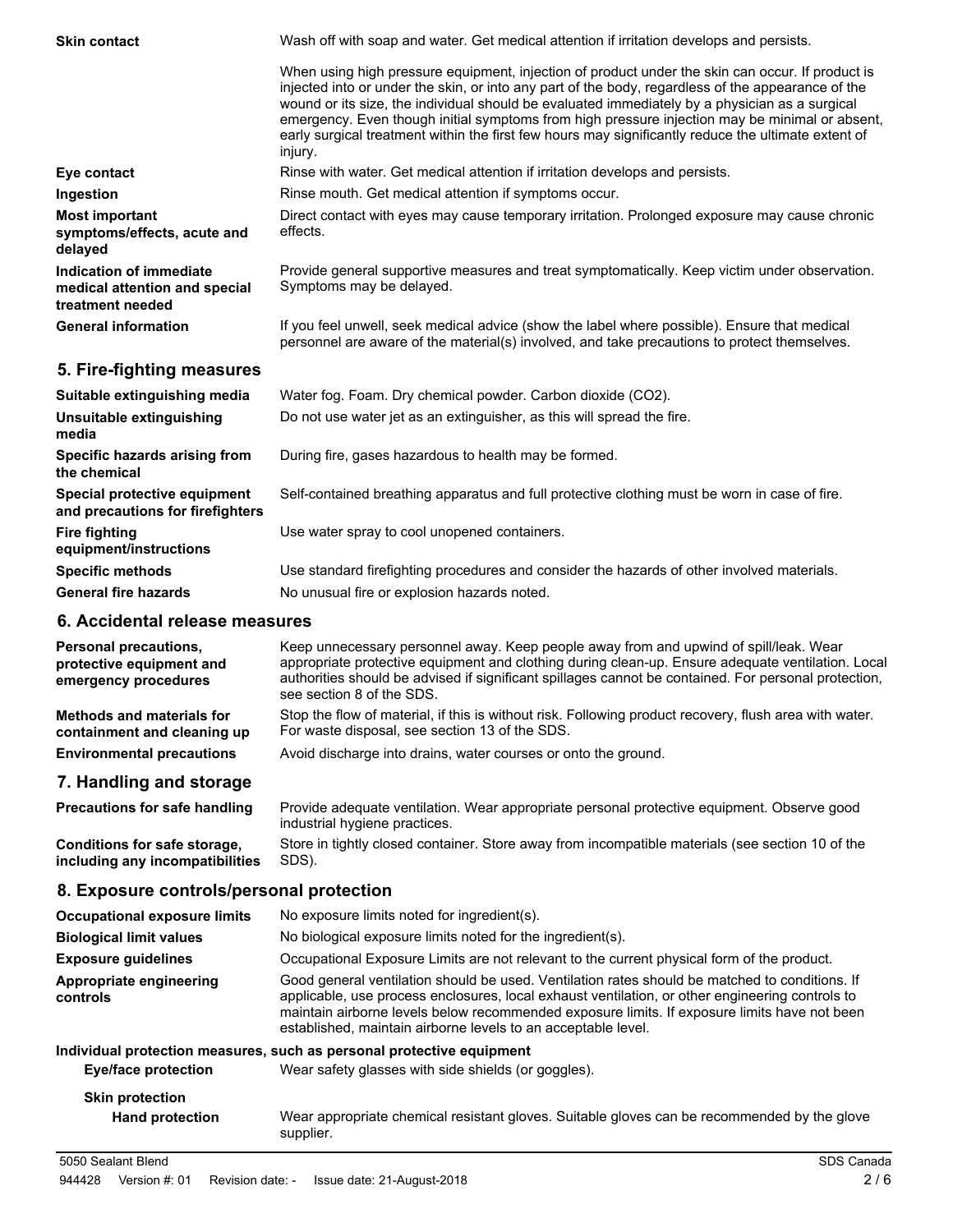| Other                             | Wear suitable protective clothing.                                                                                                                                                                                          |  |  |
|-----------------------------------|-----------------------------------------------------------------------------------------------------------------------------------------------------------------------------------------------------------------------------|--|--|
| <b>Respiratory protection</b>     | In case of insufficient ventilation, wear suitable respiratory equipment.                                                                                                                                                   |  |  |
| <b>Thermal hazards</b>            | Wear appropriate thermal protective clothing, when necessary.                                                                                                                                                               |  |  |
| General hygiene<br>considerations | Always observe good personal hygiene measures, such as washing after handling the material<br>and before eating, drinking, and/or smoking. Routinely wash work clothing and protective<br>equipment to remove contaminants. |  |  |

## **9. Physical and chemical properties**

| <b>Appearance</b>                                 |                                                                |
|---------------------------------------------------|----------------------------------------------------------------|
| <b>Physical state</b>                             | Solid.                                                         |
| Form                                              | Semi-solid                                                     |
| Colour                                            | Green.                                                         |
| Odour                                             | Mild.                                                          |
| <b>Odour threshold</b>                            | Not available.                                                 |
| рH                                                | Not available.                                                 |
| Melting point/freezing point                      | Not available.                                                 |
| Initial boiling point and boiling<br>range        | Not available.                                                 |
| <b>Flash point</b>                                | $>$ 230.0 °C ( $>$ 446.0 °F) Cleveland open cup                |
| <b>Evaporation rate</b>                           | Not available.                                                 |
| Flammability (solid, gas)                         | Not available.                                                 |
| Upper/lower flammability or explosive limits      |                                                                |
| <b>Flammability limit - lower</b><br>(%)          | Not available.                                                 |
| <b>Flammability limit - upper</b><br>$(\%)$       | Not available.                                                 |
| Explosive limit - lower (%)                       | Not available.                                                 |
| Explosive limit - upper<br>$(\%)$                 | Not available.                                                 |
| Vapour pressure                                   | Not available.                                                 |
| <b>Vapour density</b>                             | Not available.                                                 |
| <b>Relative density</b>                           | Not available.                                                 |
| Solubility(ies)                                   |                                                                |
| <b>Solubility (water)</b>                         | Insoluble in water.                                            |
| <b>Partition coefficient</b><br>(n-octanol/water) | Not available.                                                 |
| <b>Auto-ignition temperature</b>                  | Not available.                                                 |
| <b>Decomposition temperature</b>                  | Not available.                                                 |
| <b>Viscosity</b>                                  | 180 - 240 (ASTM D217)                                          |
| <b>Other information</b>                          |                                                                |
| <b>Explosive properties</b>                       | Not explosive.                                                 |
| <b>Oxidising properties</b>                       | Not oxidising.                                                 |
| 10. Stability and reactivity                      |                                                                |
| <b>Reactivity</b>                                 | The product is stable and non-reactive under normal condition- |

| The product is stable and non-reactive under normal conditions of use, storage and transport.       |
|-----------------------------------------------------------------------------------------------------|
| Material is stable under normal conditions.                                                         |
| No dangerous reaction known under conditions of normal use.                                         |
| Excessive heat. Contact with incompatible materials.                                                |
| Strong oxidising agents.                                                                            |
| Thermal decomposition or combustion may liberate carbon oxides and other toxic gases or<br>vapours. |
|                                                                                                     |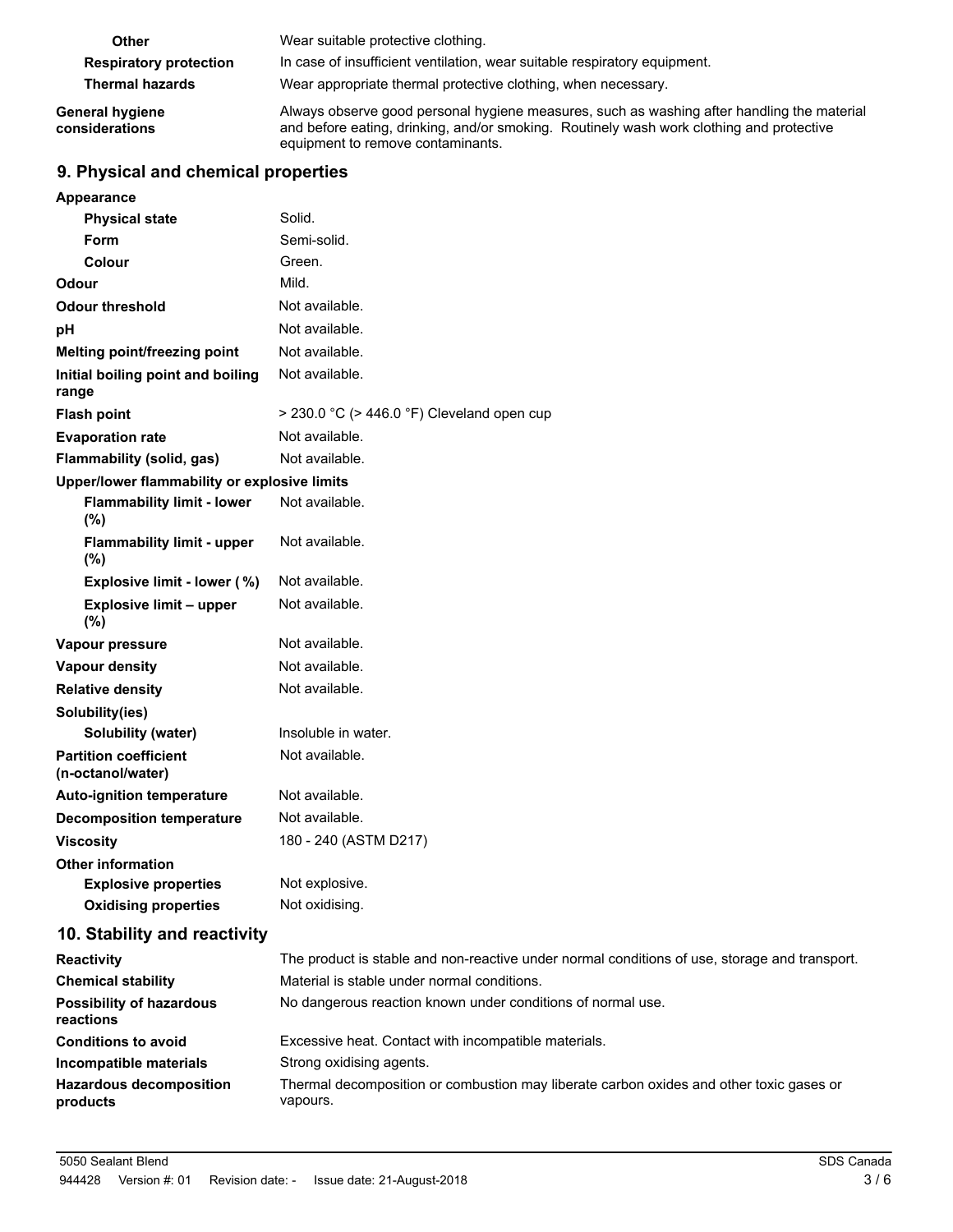## **11. Toxicological information**

#### **Information on likely routes of exposure**

| <b>Inhalation</b>                                                                  | No adverse effects due to inhalation are expected.                                                                     |  |  |
|------------------------------------------------------------------------------------|------------------------------------------------------------------------------------------------------------------------|--|--|
| <b>Skin contact</b>                                                                | Prolonged skin contact may cause temporary irritation.                                                                 |  |  |
| Eye contact                                                                        | Direct contact with eyes may cause temporary irritation.                                                               |  |  |
| Ingestion                                                                          | May cause discomfort if swallowed. However, ingestion is not likely to be a primary route of<br>occupational exposure. |  |  |
| Symptoms related to the<br>physical, chemical and<br>toxicological characteristics | Direct contact with eyes may cause temporary irritation.                                                               |  |  |

#### **Information on toxicological effects**

| <b>Acute toxicity</b>                                                     | Not expected to be acutely toxic.                                                                                   |                                                                                        |  |  |
|---------------------------------------------------------------------------|---------------------------------------------------------------------------------------------------------------------|----------------------------------------------------------------------------------------|--|--|
| <b>Components</b>                                                         | <b>Test Results</b><br><b>Species</b>                                                                               |                                                                                        |  |  |
| Ethylene glycol (CAS 107-21-1)                                            |                                                                                                                     |                                                                                        |  |  |
| <b>Acute</b>                                                              |                                                                                                                     |                                                                                        |  |  |
| <b>Dermal</b>                                                             |                                                                                                                     |                                                                                        |  |  |
| LD <sub>50</sub>                                                          | Rabbit                                                                                                              | 9530 mg/kg                                                                             |  |  |
| <b>Skin corrosion/irritation</b>                                          |                                                                                                                     | Prolonged skin contact may cause temporary irritation.                                 |  |  |
| Serious eye damage/eye<br>irritation                                      |                                                                                                                     | Direct contact with eyes may cause temporary irritation.                               |  |  |
| <b>Respiratory or skin sensitisation</b>                                  |                                                                                                                     |                                                                                        |  |  |
| Canada - Alberta OELs: Irritant                                           |                                                                                                                     |                                                                                        |  |  |
| Ethylene glycol (CAS 107-21-1)                                            |                                                                                                                     | Irritant                                                                               |  |  |
| <b>Respiratory sensitisation</b>                                          | Not a respiratory sensitiser.                                                                                       |                                                                                        |  |  |
| <b>Skin sensitisation</b>                                                 | This product is not expected to cause skin sensitisation.                                                           |                                                                                        |  |  |
| <b>Germ cell mutagenicity</b>                                             | No data available to indicate product or any components present at greater than 0.1% are<br>mutagenic or genotoxic. |                                                                                        |  |  |
| Carcinogenicity                                                           | Not classifiable as to carcinogenicity to humans.                                                                   |                                                                                        |  |  |
| <b>ACGIH Carcinogens</b>                                                  |                                                                                                                     |                                                                                        |  |  |
| Ethylene glycol (CAS 107-21-1)<br>Canada - Manitoba OELs: carcinogenicity |                                                                                                                     | A4 Not classifiable as a human carcinogen.                                             |  |  |
| Ethylene glycol (CAS 107-21-1)                                            |                                                                                                                     | Not classifiable as a human carcinogen.                                                |  |  |
| <b>Reproductive toxicity</b>                                              | This product is not expected to cause reproductive or developmental effects.                                        |                                                                                        |  |  |
| Specific target organ toxicity -<br>single exposure                       | Not classified.                                                                                                     |                                                                                        |  |  |
| Specific target organ toxicity -<br>repeated exposure                     | May cause damage to organs (kidney) through prolonged or repeated exposure.                                         |                                                                                        |  |  |
| <b>Aspiration hazard</b>                                                  |                                                                                                                     | Due to the physical form of the product it is not expected to be an aspiration hazard. |  |  |
| <b>Chronic effects</b>                                                    |                                                                                                                     | May cause damage to organs through prolonged or repeated exposure.                     |  |  |
| <b>Further information</b>                                                | None known.                                                                                                         |                                                                                        |  |  |

## **12. Ecological information**

**Ecotoxicity**

The product is not classified as environmentally hazardous. However, this does not exclude the possibility that large or frequent spills can have a harmful or damaging effect on the environment.

| <b>Components</b>              |             | <b>Species</b>      | <b>Test Results</b>  |  |
|--------------------------------|-------------|---------------------|----------------------|--|
| Ethylene glycol (CAS 107-21-1) |             |                     |                      |  |
| <b>Aquatic</b>                 |             |                     |                      |  |
| Acute                          |             |                     |                      |  |
| Crustacea                      | EC50        | Ceriodaphnia dubia  | 10000 mg/l, 48 Hours |  |
| Fish                           | LC50        | Oncorhynchus mykiss | 24591 mg/l, 96 Hours |  |
| Chronic                        |             |                     |                      |  |
| Crustacea                      | <b>NOEC</b> | Ceriodaphnia dubia  | 3469 mg/l, 7 days    |  |
|                                |             |                     |                      |  |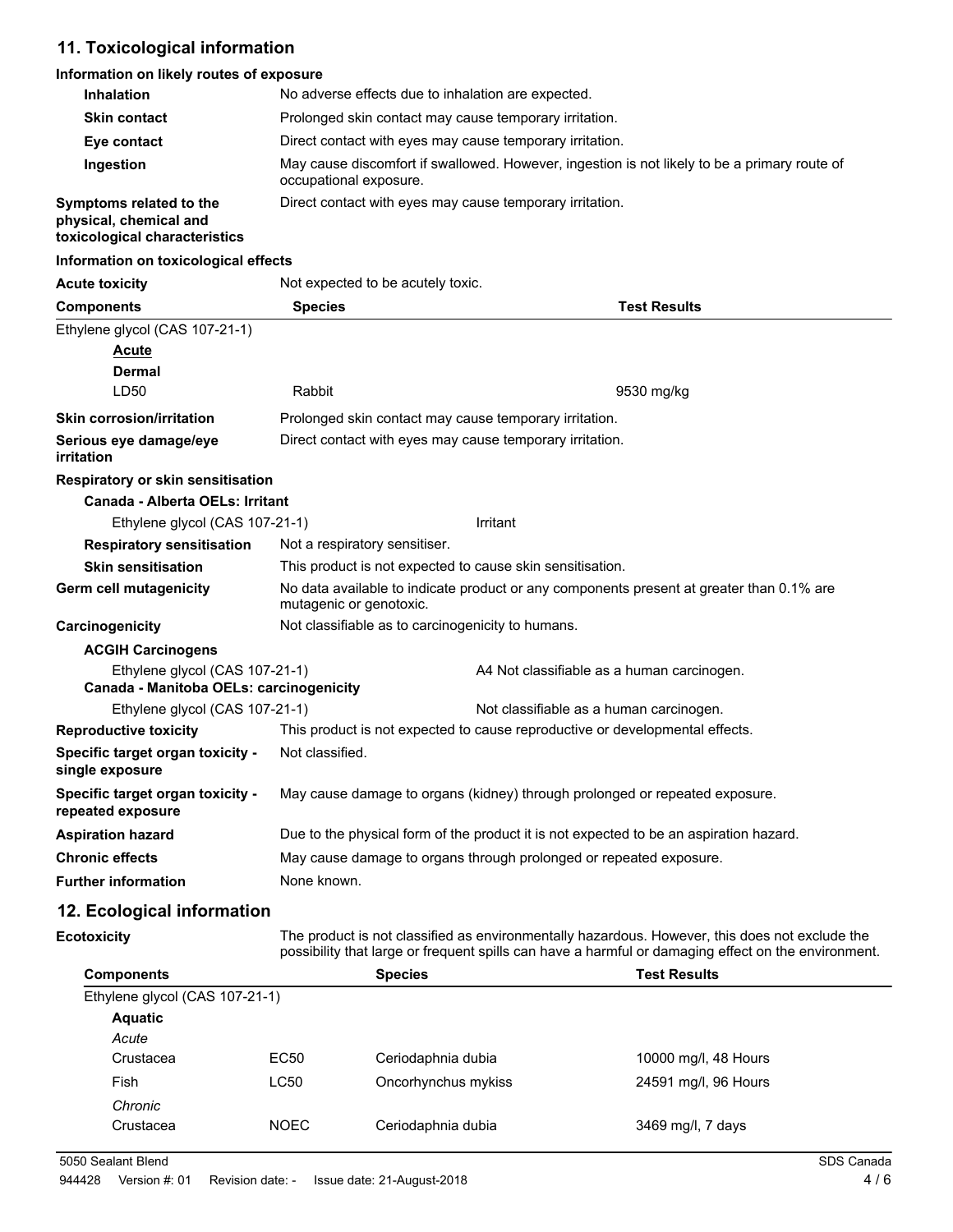| <b>Components</b>                                                                   | <b>Species</b>                                                                                                                                                                                                         |                                                                              | <b>Test Results</b> |
|-------------------------------------------------------------------------------------|------------------------------------------------------------------------------------------------------------------------------------------------------------------------------------------------------------------------|------------------------------------------------------------------------------|---------------------|
| Fish                                                                                | <b>NOEC</b>                                                                                                                                                                                                            | Oncorhynchus mykiss                                                          | 14692 mg/l, 12 days |
| <b>Persistence and degradability</b>                                                |                                                                                                                                                                                                                        | No data is available on the degradability of any ingredients in the mixture. |                     |
| <b>Bioaccumulative potential</b>                                                    |                                                                                                                                                                                                                        |                                                                              |                     |
| Partition coefficient n-octanol / water (log Kow)<br>Ethylene glycol (CAS 107-21-1) |                                                                                                                                                                                                                        | $-1.36$                                                                      |                     |
| Mobility in soil                                                                    |                                                                                                                                                                                                                        | The product is insoluble in water. Expected to have low mobility in soil.    |                     |
| Other adverse effects                                                               | No other adverse environmental effects (e.g. ozone depletion, photochemical ozone creation<br>potential, endocrine disruption, global warming potential) are expected from this component.                             |                                                                              |                     |
| 13. Disposal considerations                                                         |                                                                                                                                                                                                                        |                                                                              |                     |
| <b>Disposal instructions</b>                                                        | Collect and reclaim or dispose in sealed containers at licensed waste disposal site. Dispose of<br>contents/container in accordance with local/regional/national/international regulations.                            |                                                                              |                     |
| Local disposal regulations                                                          | Dispose in accordance with all applicable regulations.                                                                                                                                                                 |                                                                              |                     |
| Hazardous waste code                                                                | The waste code should be assigned in discussion between the user, the producer and the waste<br>disposal company.                                                                                                      |                                                                              |                     |
| Waste from residues / unused<br>products                                            | Dispose of in accordance with local regulations. Empty containers or liners may retain some<br>product residues. This material and its container must be disposed of in a safe manner (see:<br>Disposal instructions). |                                                                              |                     |
| <b>Contaminated packaging</b>                                                       | Since emptied containers may retain product residue, follow label warnings even after container is<br>emptied. Empty containers should be taken to an approved waste handling site for recycling or<br>disposal.       |                                                                              |                     |
| 14. Transport information                                                           |                                                                                                                                                                                                                        |                                                                              |                     |

#### **TDG**

Not regulated as dangerous goods.

#### **IATA**

Not regulated as dangerous goods.

#### **IMDG**

Not regulated as dangerous goods.

**Transport in bulk according to** Not applicable. **Annex II of MARPOL 73/78 and the IBC Code**

#### **15. Regulatory information**

This product has been classified in accordance with the hazard criteria of the HPR and the SDS contains all the information required by the HPR. **Canadian regulations**

#### **Controlled Drugs and Substances Act**

Not regulated. **Export Control List (CEPA 1999, Schedule 3)**

Not listed.

**Greenhouse Gases**

Not listed.

**Precursor Control Regulations**

Not regulated.

## **International regulations**

**Stockholm Convention**

Not applicable.

**Rotterdam Convention**

Not applicable.

**Kyoto Protocol**

Not applicable. **Montreal Protocol**

Not applicable.

**Basel Convention**

Not applicable.